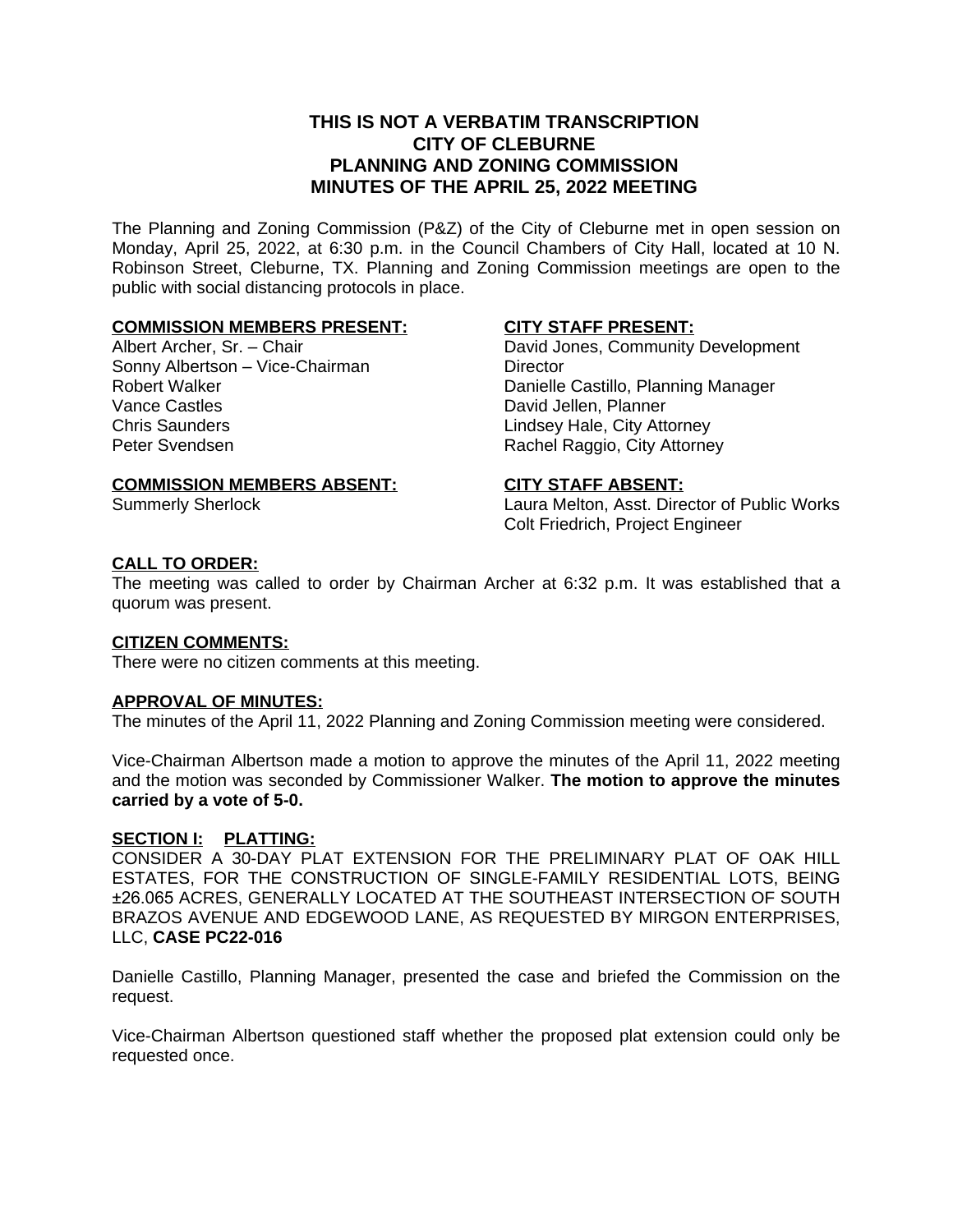Mrs. Castillo responded that State Law allows one 30-day extension of the mandated 30-day "shot clock".

Chairman Archer questioned staff whether the proposed plat extension was due to extenuating circumstances or part of standard procedure.

Mrs. Castillo responded that the requested plat extension was standard procedure. She further explained that the applicant changed the engineering firm that was representing her and was requesting additional time to address staff comments.

There being no requirement for a public hearing and there being no other questions or items for discussion, Chairman Archer called for a motion. Commissioner Castles made a motion to approve the request as presented and Commissioner Walker seconded the motion. **The motion to approve carried by a vote of 5-0.**

#### **SECTION II: OTHER BUSINESS:**

UPDATE ON ACTIONS TAKEN BY THE CITY COUNCIL AT THEIR LAST MEETING ON PLANNING AND ZONING CASES:

- i. ZC22-007 609 Colorado Street Rezone M1 to SF-4
- ii. ZC22-009 941 N. Border Street Rezone M1 to SF-4

Mrs. Castillo briefed the Commission on actions taken by the City Council at the April 12, 2022 meeting on the above listed Planning and Zoning cases.

COMPREHENSIVE WALKTHROUGH AND Q&A REGARDING THE NEW ZONING ORDINANCE, ZONING MAP AND FUTURE LAND USE MAP ADOPTED ON APRIL 12, 2022

Daniel Harrison, Consultant for Freese and Nichols, Inc., briefed the Commission on the Zoning Ordinance Update.

Commissioner Castles questioned staff regarding existing automobile related businesses along Main Street and whether they would allowed to be sold and continue to operate.

Mr. Harrison responded that the previously proposed restrictions regarding the continued operation of existing automobile related businesses had been removed from the Ordinance. He explained that existing automobile related businesses along Main Street would be allowed to continue to operate even if the business were sold.

Commissioner Walker expressed his support of the Ordinance and noted that the digital version of the document included many hyperlinks to make the document easier to navigate.

Mr. Harrison stated that the hyperlinks would make the Ordinance more transparent and easier to use.

Chairman Archer expressed his support of the Ordinance and noted for the record that Commissioner Svendsen had joined the meeting at 6:40 p.m.

Mr. Harrison stated that the Ordinance would be a great tool for staff and the community.

Chairman Archer requested physical copies of the Ordinance for each of the Commissioners.